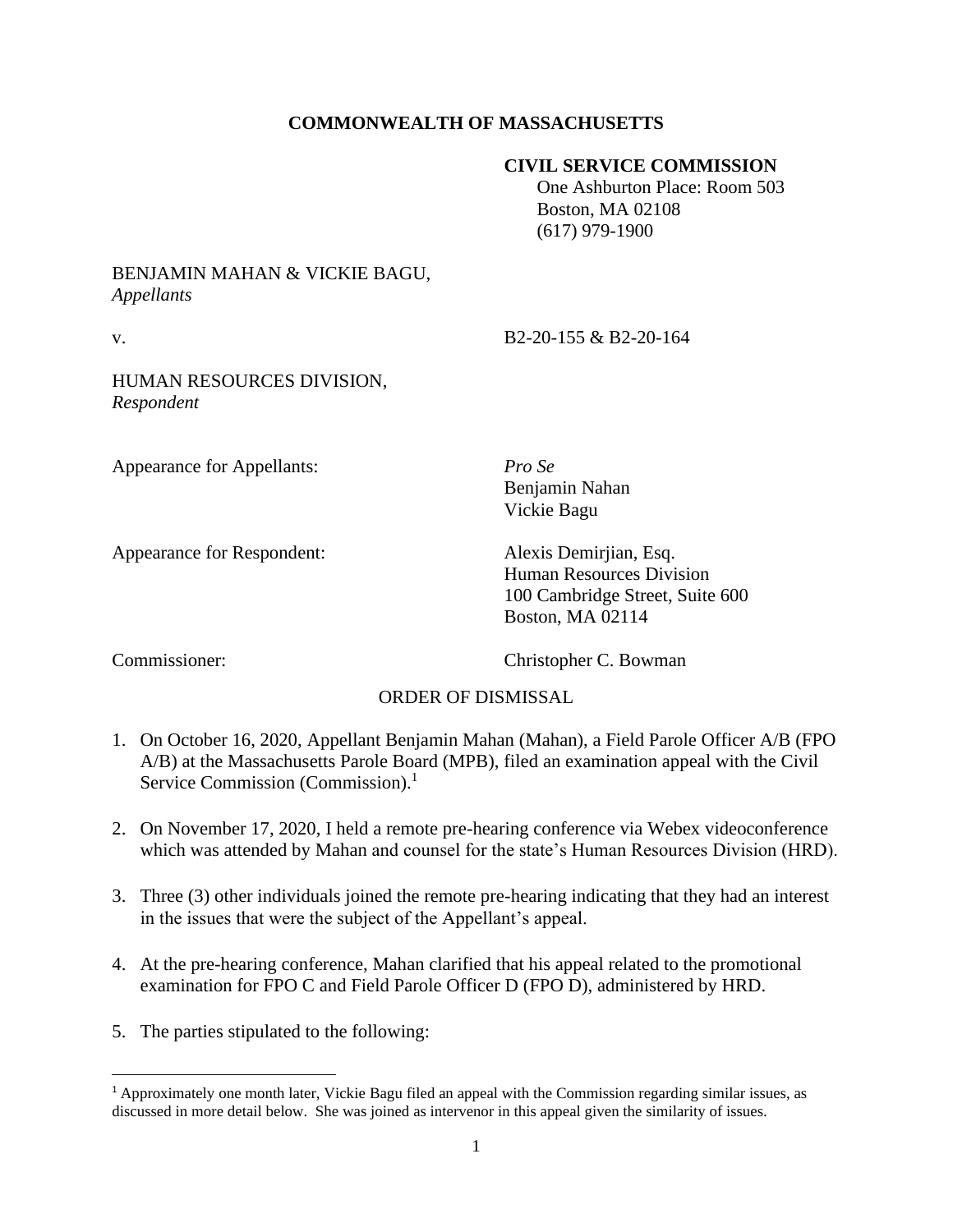- A. On August 6, 2020, Mahan took the examination for FPO C and FPO D.
- B. The FPO C examination consisted of 80 written questions. Candidates wishing to take the FPO D examination completed an additional 20 questions.
- C. Mahan chose to complete all 100 questions (i.e. take both the FPO C and FPO D examinations).
- D. On September 15, 2020, HRD released the scores for the FPO C and FPO D examinations (and another examination held the same day for Institutional Parole Officer C (IPO C)). Mahan was notified that he received a total score of  $68.75$  on the FPO C exam and a total score of 76 on the FPO D exam. The passing score for each examination was 70.
- E. Also on September 15, 2020, HRD established an eligible list of candidates for both positions. Mahan's name does not appear on the FPO C eligible list and his name appears  $12<sup>th</sup>$  on the FPO D eligible list.
- F. Also on September 15, 2020, HRD received email communication from Mahan asking for a copy of the test questions.
- G. On a date on or after September 15, 2020, (date not provided by either party), HRD notified Mahan that examination questions were confidential.
- H. On October 16, 2020, the Appellant filed the instant appeal with the Commission.
- 6. As referenced above, it also appears undisputed that, in addition to FPO C and FPO D, examinations were also held on August 6, 2020 for the Institutional Parole Officer series.
- 7. During the pre-hearing conference, Mahan stated that the reason he sent an email to HRD on September 15, 2020 asking for a copy of the exam questions was because he believed that some of the questions on the examination could have more than one answer; some of the questions on the examination contained grammatical errors; and other questions on the examination were no longer applicable and/or were superseded by COVID-19 protocols.
- 8. The three other persons who participated in the remote pre-hearing indicated that they had each taken the promotional examination(s) in question; had received failing scores; had difficulty understanding the process for filing an appeal with HRD; and/or had communication with HRD in which they had expressed, in their opinion, a desire to file an appeal regarding the examination(s) for the same reasons articulated by Mahan above.
- 9. For all of the above reasons, I ordered the following: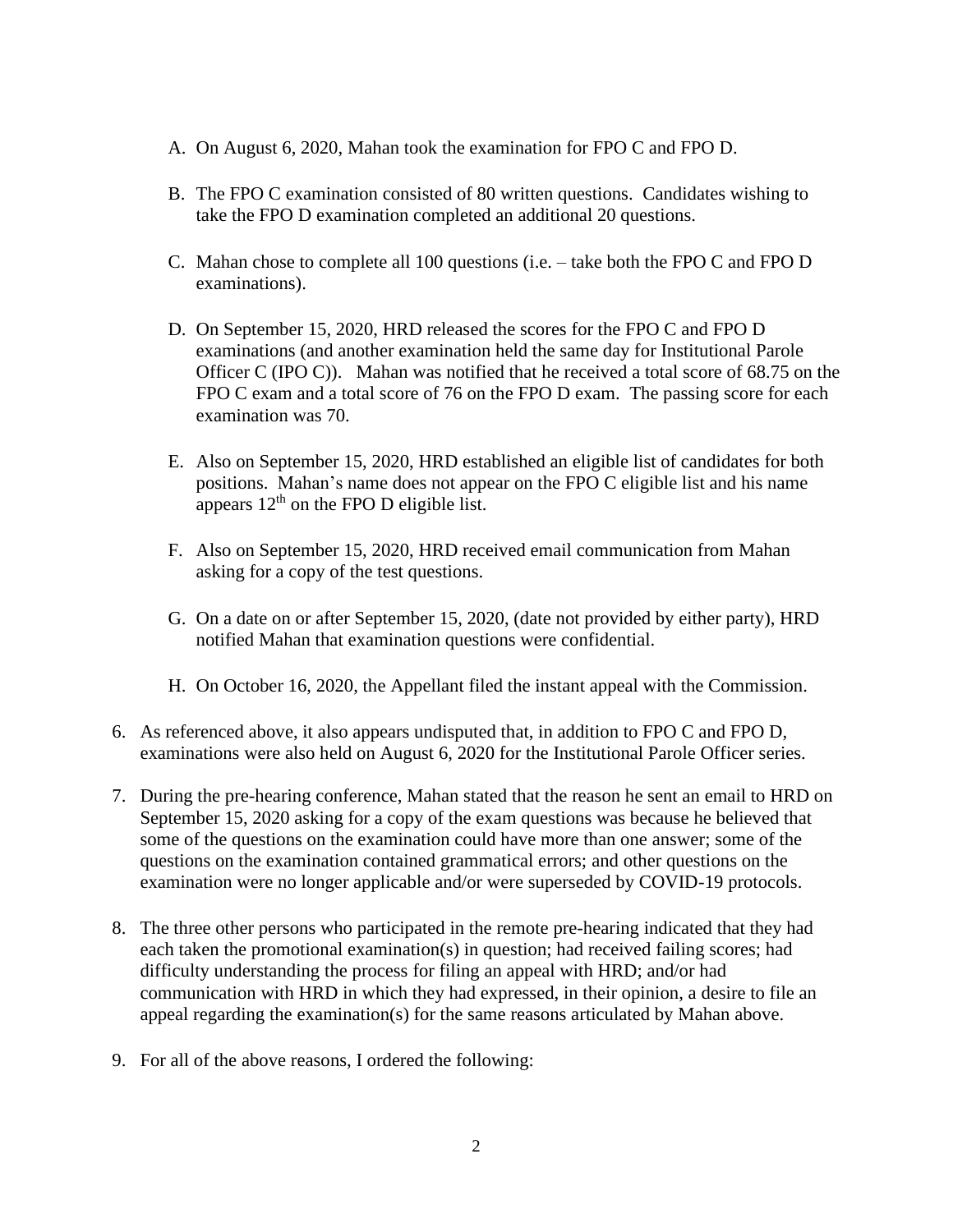- I. Mahan had 10 days to file a "More Definite Statement" clearly articulating why he believes he is an aggrieved person.
- II. As discussed at the pre-hearing conference, the persons who participated in the prehearing conference other than Mahan had 10 days to file a motion to intervene, explaining the basis for the motion, including a detailed description of any efforts they took to file an examination appeal with HRD and for what purpose.
- 10. I informed the parties that, after receiving the above-referenced information, additional orders would be issued regarding the procedural next steps of this appeal.
- 11. I did not receive a more definite statement from Mahan.
- 12. Nine (9) other applicants who are Parole Board employees filed Motions to Intervene as follows:
	- a. Nathan Mendes (FPO D applicant), in his motion to intervene, stated in part: " … it is my belief that the process to exercise ones appeal right under MGL Sec 22 lacks clarity and does not truly provide a clear and concise method to initiate an appeal." According to Mr. Mendes, he submitted an examination appeal with HRD on September 24, 2020, which HRD deemed untimely.
	- b. Brian Lussier (FPO C applicant), in his motion to intervene, stated in part: "I had previous (sic) appealed my exam for the Field Parole Officer C on 9/24/20. I received an email from HRD that stated me (sic) appeal was not received in a timely fashion so therefore it was denied. My appeal is based on the fairness of questions that were asked."
	- c. Shawna Hawksley (FPO C and D applicant), stated in her motion to intervene: "The content of the exam did not represent the skills relevant to the Field Parole Officer D position Furthermore, many questions in the exam were inherently flawed. I recognized the following issues: 1) questions with missing information, 2) questions with two correct answers, 3) questions with no correct answers, and 4) questions with incoherent logic.
	- d. Michelle Wetherbee (Institutional Parole Officer C applicant), in her motion to intervene, stated in part: "The overall process of how to appeal was only explained to me by one of my colleagues although I had called and sent emails asking such questions. In order to appeal a test that is what determines our [livelihood] should be much easier." Ms. Wetherbee listed various alleged deficiencies in the exam, including: "The questions on the test that pertained to the Victim Services Unit and the Field Services Unit would not be part of this job function." (Ms. Wetherbee filed a separate E&E appeal with the Commission which has been denied.)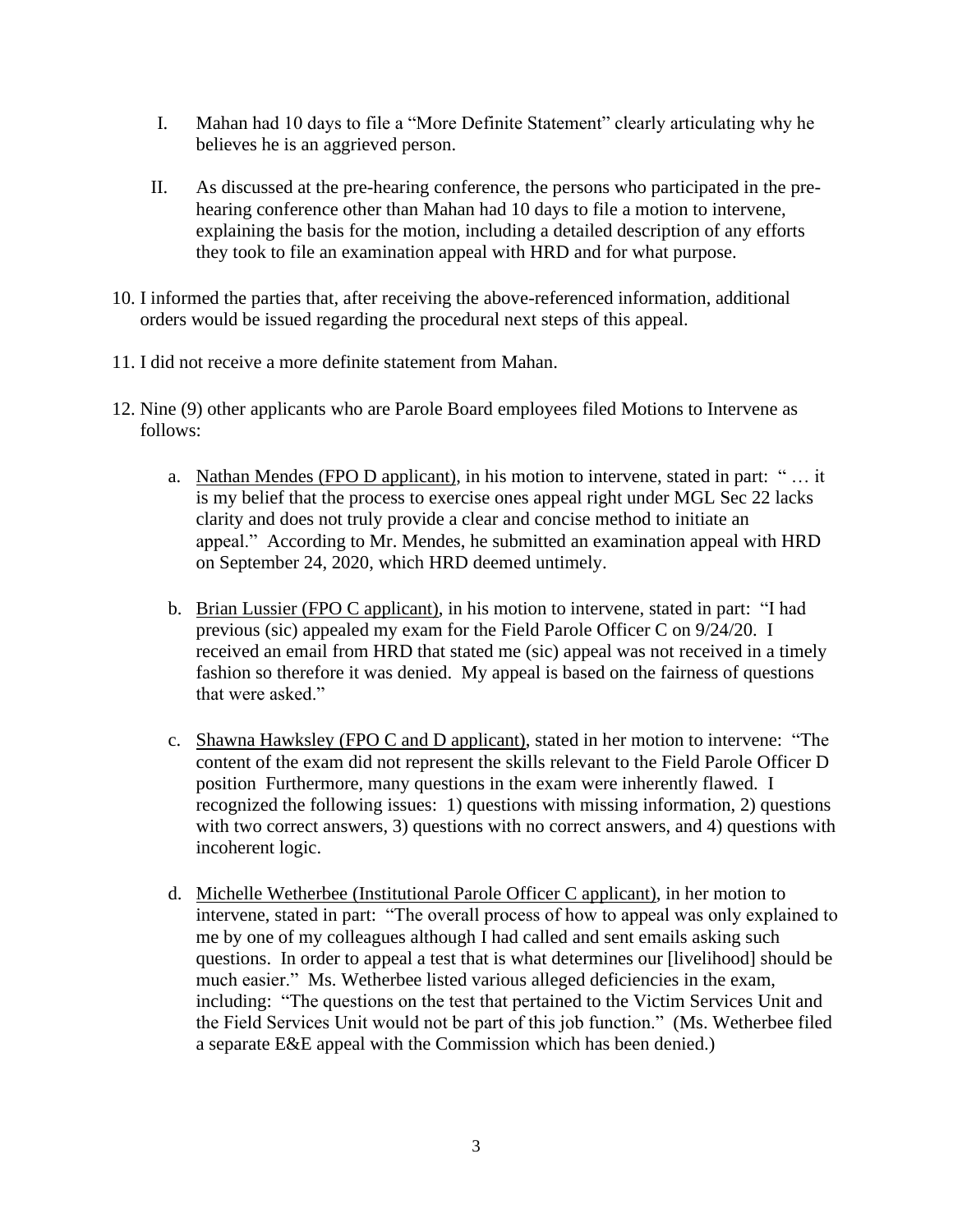- e. Vicky Bagu (Institutional Parole Officer C applicant), who filed her own fair test appeal with the Commission (B2-20-164), filed a motion to intervene stating in part, " … I also want to point out that contacting [] Civil Service HRD did not make the appeal process an easy transition. I sent in a request via emails to Civil Service regarding my appeal via my personal email as well as my state email several times. First time sending questions regarding the process in September 9/16/2020 to appeal to be aware and understand the process to receiving my answer sheet on 10/9/20 with just several letters in a row not understanding what answers were correct or right."
- f. Kelley Sylvia (Institutional Parole Officer C applicant), in her motion to intervene, stated in part, "Personally, I feel some of the test questions were poorly written. I feel some of the questions had more than one correct choice. The questions should have been clear and concise with only one correct answer." (Ms. Sylvia subsequently withdrew her request to intervene.)
- g. Lawrence Mittica (FPO C applicant), in his motion to intervene, stated in part: " … I took the Field Parole Officer C promotional exam. I received a failing grade and attempted several times to request an appeal, but was never given the opportunity." He also stated in part that: " … I sent approximately seven emails to Civil Service requesting an appeal or information on how to file an appeal and no one responded."
- h. Daniel Wight (FPO C and FPO D applicant), in his motion to intervene, stated that, on 10/15/20, he received an email from HRD stating that his appeal was timely as it had been received within 17 days, only to receive a subsequent email on 10/28/20 indicating that his appeal was not timely as it had not been received within 7 days.
- i. Kimm Yonika (FPO C and FPO D applicant) also filed a motion to intervene, stating in part that a number of the questions on the FPO C examination were "confusing and conflicted with how MA parole operates."
- j. Eric Mawhinney (FPO D applicant) also filed a motion to intervene, stating in part that he had difficulty "follow[ing] protocols of appeal in a timely manner." He also stated in part that the test questions were "constructed around policy where there was incorrect information either in question or answer forms on various occasions."
- 13. In summary, nine (9) incumbent employees at the Massachusetts Parole Board took the FPO C, FPO D or Institutional Parole Officer promotional examination and notified the Commission that: a) they found the process for how to file an exam-related appeal with HRD to be unclear and/or confusing; and/or b) some of the questions on the examination should be reviewed as they were either unclear and/or did not reflect the current job duties and responsibilities of the position(s).
- 14. For these reasons, I requested that that HRD provide the following information: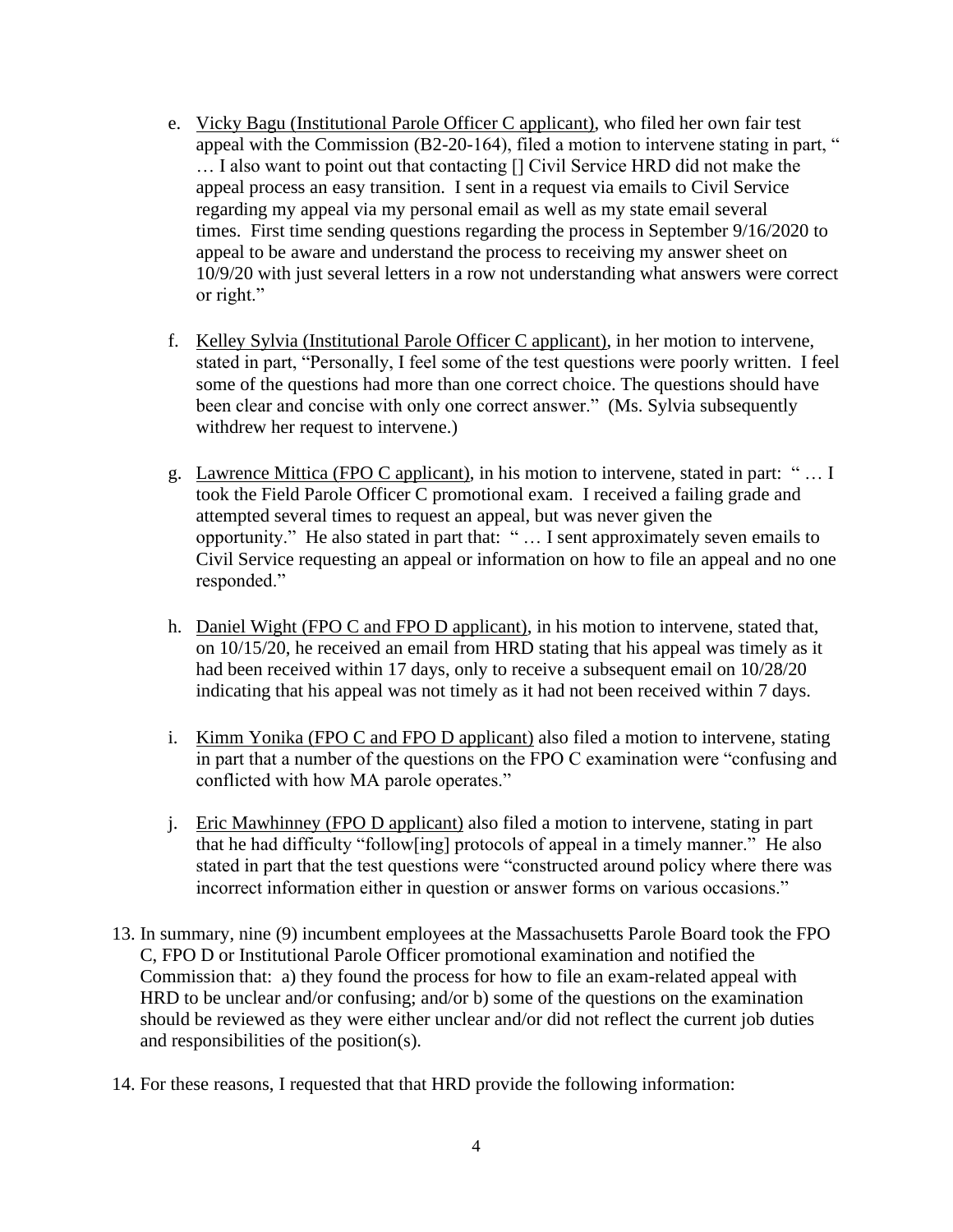- i. An overview of the process for applicants who took the examinations to file an appeal with HRD.
- ii. A copy of any instructions provided to the applicants detailing this process.
- iii. For the above referenced applicants, a summary of any communication these applicants had with HRD regarding a potential appeal; whether it was deemed to be a timely appeal by HRD; and, if not deemed timely, why such a determination was made.
- iv. A copy of any instructions regarding how applicants can contest an adverse HRD determination regarding an examination appeal to the Commission.
- v. A summary of any timely fair test or other appeals received by HRD regarding these promotional examinations, and what, if any adjustments were made as a result of these timely appeals.
- 15. On March 3, 2021, HRD provided the Commission, the Appellants and the remaining intervenors with a response to the Commission's orders.
- 16. According to HRD's response, applicants must file a multiple choice and/or fair test appeal with HRD within seven (7) days of the examination, either by sending an email to HRD or going to [www.governmentjobs.com/careers/massachusetts](http://www.governmentjobs.com/careers/massachusetts) and searching for the application titled "Promotional Exam Review".<sup>2</sup> According to HRD, applicants received notice of their right to appeal, with this link, on July 27, 2020, approximately ten (10) days prior to the examination. However, according to HRD, five (5) of the nine (9) applicants referenced above (Mahan, Mendes, Hawksley, Yonika and Wight) did not receive the notice due to a clerical error.
- 17. Also according to HRD, "all applicants were provided instructions on how to file a test appeal prior to the start of their examinations."
- 18. HRD also provided the following information regarding the nine (9) applicants now relevant to this appeal:

<sup>2</sup> The web page applicants are directed to if they follow the search functions states in part: "**For Fair Test Reviews:** Attach a document that specifies in detail why you believe this examination was not a fair test of the applicant's fitness to perform the primary or dominant duties of the position."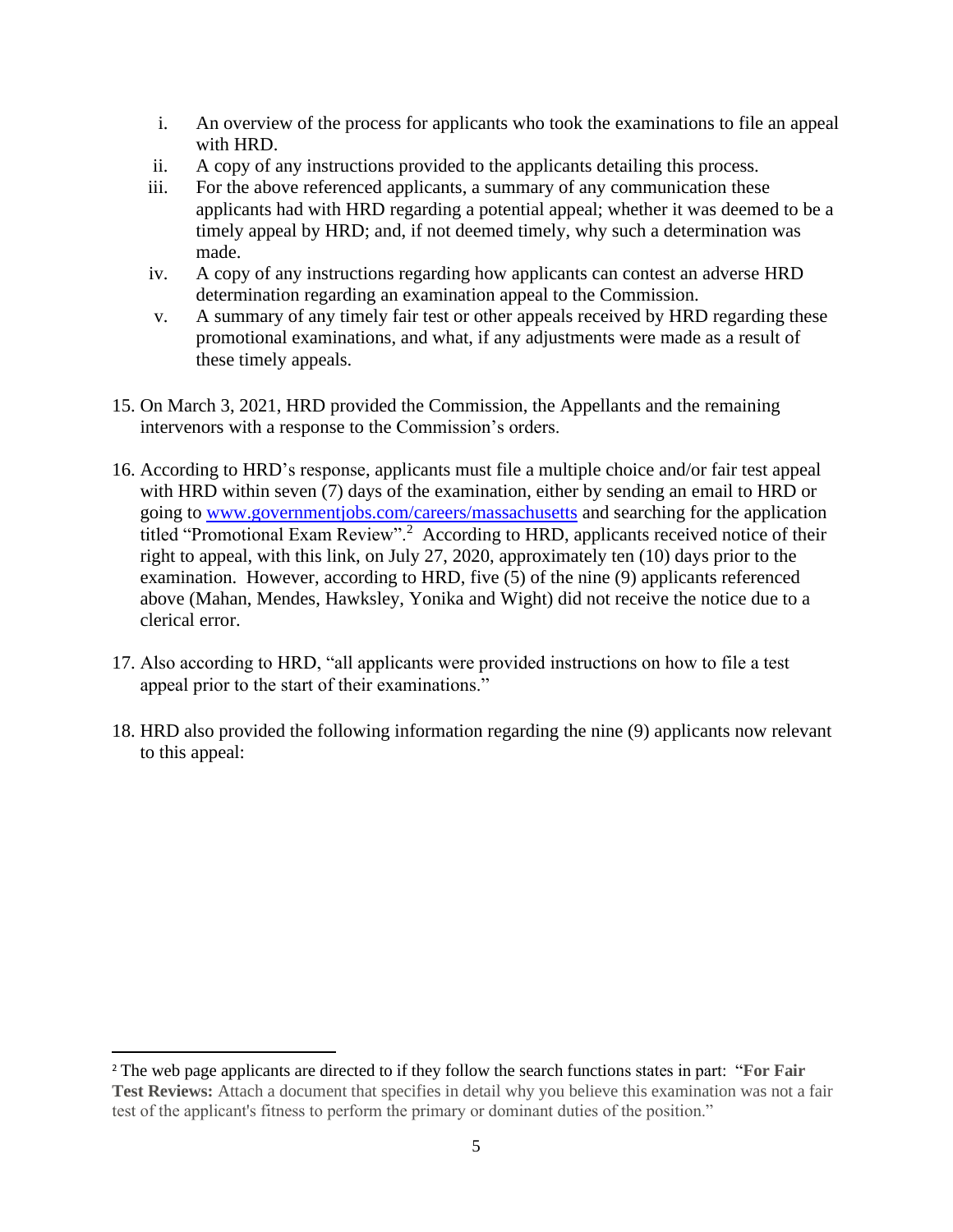| <b>Applicant</b>                  | <b>Item</b><br><b>Appeal</b><br><b>Notice</b><br>Sent to<br><b>Applicant?</b> | <b>Exam</b><br><b>Date</b> | <b>Date</b><br><b>Scores</b><br><b>Released</b> | <b>Date Applicant</b><br>Communicated<br>with HRD | <b>Summary of Communication</b>                                                                                                                                                                                                                                  | <b>HRD Reply to Applicant</b>                                                                                                                                                                                                                                                                                                   |
|-----------------------------------|-------------------------------------------------------------------------------|----------------------------|-------------------------------------------------|---------------------------------------------------|------------------------------------------------------------------------------------------------------------------------------------------------------------------------------------------------------------------------------------------------------------------|---------------------------------------------------------------------------------------------------------------------------------------------------------------------------------------------------------------------------------------------------------------------------------------------------------------------------------|
| Mahan <sup>3</sup><br>(FPO C & D) | N <sub>o</sub>                                                                | 8/6/20                     | 9/15/20                                         | 9/15/20                                           | Asked for a copy of the questions.                                                                                                                                                                                                                               | Informed applicant that test questions<br>are confidential.                                                                                                                                                                                                                                                                     |
| Mendes<br>(FPO C & D)             | N <sub>0</sub>                                                                | 8/6/20                     | 9/15/20                                         | 9/24/20                                           | "  a few flawed questions on the exam as<br>written were not conducive to answering in a<br>manner that would produce a proper written<br>response "                                                                                                             | Denied the request as untimely and<br>noted that "the items cited were<br>investigated and not found valid for<br>changing the key"                                                                                                                                                                                             |
| Hawksley<br>(FPO C & D)           | No                                                                            | 8/6/20                     | 9/15/20                                         | "No record of fair<br>test appeal"                | <b>NA</b>                                                                                                                                                                                                                                                        | NA.                                                                                                                                                                                                                                                                                                                             |
| Wetherbee<br>$($ IPO $C$ $)$      | Yes                                                                           | 8/6/20                     | 9/15/20                                         | "No record of fair"<br>test appeal"               | NA                                                                                                                                                                                                                                                               | NA                                                                                                                                                                                                                                                                                                                              |
| Bagu<br>$($ IPO C $)$             | Yes                                                                           | 8/6/20                     | 9/15/20                                         | 9/16/20                                           | "I am looking to appeal and challenge the<br>test that was given for the 2020 Institutional<br>Parole Officer C examination. Any<br>information would be greatly appreciated."                                                                                   | Denied the request as untimely and<br>noted that "the request did not state in<br>detail allegations upon which the<br>request was based "                                                                                                                                                                                      |
| Mittica<br>(FPO C)                | Yes                                                                           | 8/6/20                     | 9/15/20                                         | $9/27/20^4$ ;<br>$10/24/20$ ;<br>10/29/20         | 9/27/20: "Emailed HRD looking for a<br>review of the promotional examination<br>scoring.<br>10/24/20: "I don't believe my parole<br>promotional exam was graded properly and<br>I'd like to appeal it."<br>10/29/20: "Emailed HRD asking for a status<br>update" | Denied the request as untimely and<br>noted that "the request did not state in<br>detail allegations upon which the<br>request was based "                                                                                                                                                                                      |
| Wight<br>(FPO C & D)              | Yes                                                                           | 8/6/20                     | 9/15/20                                         | 9/29/20                                           | "Emailed HRD writing to contest his score<br>results based on unfair questions on the<br>Parole Officer D Examination taken on<br>August 6, 2020. Wight asked for a review of<br>several questions."                                                             | Denied the request as untimely.<br>"Despite the timeliness issue, HRD<br>investigated the issues raised by Wight.<br>HRD determined that even if the appeal<br>had been received by the deadline and<br>was timely filed, the test questions<br>referenced in Wight's email would not<br>have resulted in any scoring changes." |
| Yonika<br>(FPD C & D)             | No                                                                            | 8/6/20                     | 9/15/20                                         | "No record of fair<br>test appeal"                | <b>NA</b>                                                                                                                                                                                                                                                        | NA                                                                                                                                                                                                                                                                                                                              |
| Mawhinney<br>(FPO D)              | No                                                                            | 8/6/20                     | 9/1/20                                          | 9/18/20                                           | "I am appealing the test"                                                                                                                                                                                                                                        | Denied the request as untimely and<br>noted that "the request did not state in<br>detail allegations upon which the<br>request was based "                                                                                                                                                                                      |

*Applicable Civil Service Law*

<sup>&</sup>lt;sup>3</sup> HRD's response did not reference Mahan, presumably because the information was already available to the Commission.

<sup>4</sup> HRD's information says "October 27, 2020; I presume this was a scrivener's error and should state September.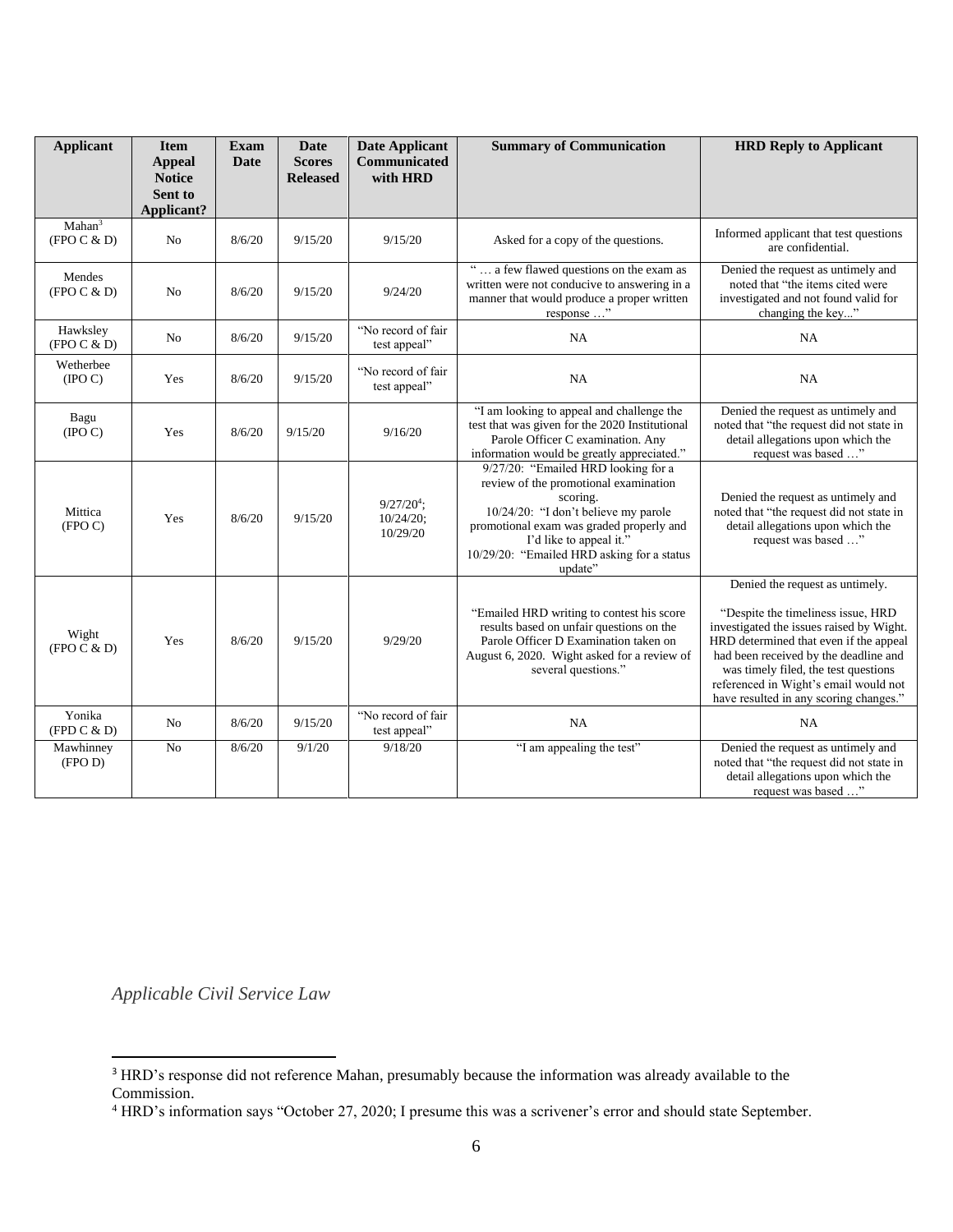### G.L. c. 31, § 22 states in part:

"An applicant may request the administrator to conduct a review of whether an examination taken by such applicant was a fair test of the applicant's fitness actually to perform the primary or dominant duties of the position for which the examination was held, provided that such request shall be filed with the administrator no later than seven days after the date of such examination. (emphasis added)

The administrator shall determine the form of a request for review. Each such request shall state the specific allegations on which it is based and the books or other publications relied upon to support the allegations. References to books or other publications shall include the title, author, edition, chapter and page number. Such reference shall also be accompanied by a complete quotation of that portion of the book or other publication which is being relied upon by the applicant. The administrator may require applicants to submit copies of such books or publications, or portions thereof, for his review."

## G.L. c. 31, § 24 states:

"An applicant may appeal to the commission from a decision of the administrator made pursuant to section twenty-three relative to (a) the marking of the applicant's answers to essay questions; (b) a finding that the applicant did not meet the entrance requirements for appointment to the position; or (c) a finding that the examination taken by such applicant was a fair test of the applicant's fitness to actually perform the primary or dominant duties of the position for which the examination was held. Such appeal shall be filed no later than seventeen days after the date of mailing of the decision of the administrator. The commission shall determine the form of the petition for appeal, provided that the petition shall include a brief statement of the allegations presented to the administrator for review. After acceptance of such an appeal, the commission shall conduct a hearing and, within thirty days, render a decision, and send a copy of such decision to the applicant and the administrator.

**The commission shall refuse to accept any petition for appeal unless the request for appeal, which was the basis for such petition, was filed in the required time and form and unless a decision on such request for review has been rendered by the administrator**. In deciding an appeal pursuant to this section, the commission shall not allow credit for training or experience unless such training or experience was fully stated in the training and experience sheet filed by the applicant at the time designated by the administrator." (emphasis added)

 In O'Neill v. HRD [\(https://www.mass.gov/doc/oneill-stephen-v-city-of-lowell-and-hrd](https://www.mass.gov/doc/oneill-stephen-v-city-of-lowell-and-hrd-related-superior-court-decision-111209/download)[related-superior-court-decision-111209/download\)](https://www.mass.gov/doc/oneill-stephen-v-city-of-lowell-and-hrd-related-superior-court-decision-111209/download), the Superior Court ruled that: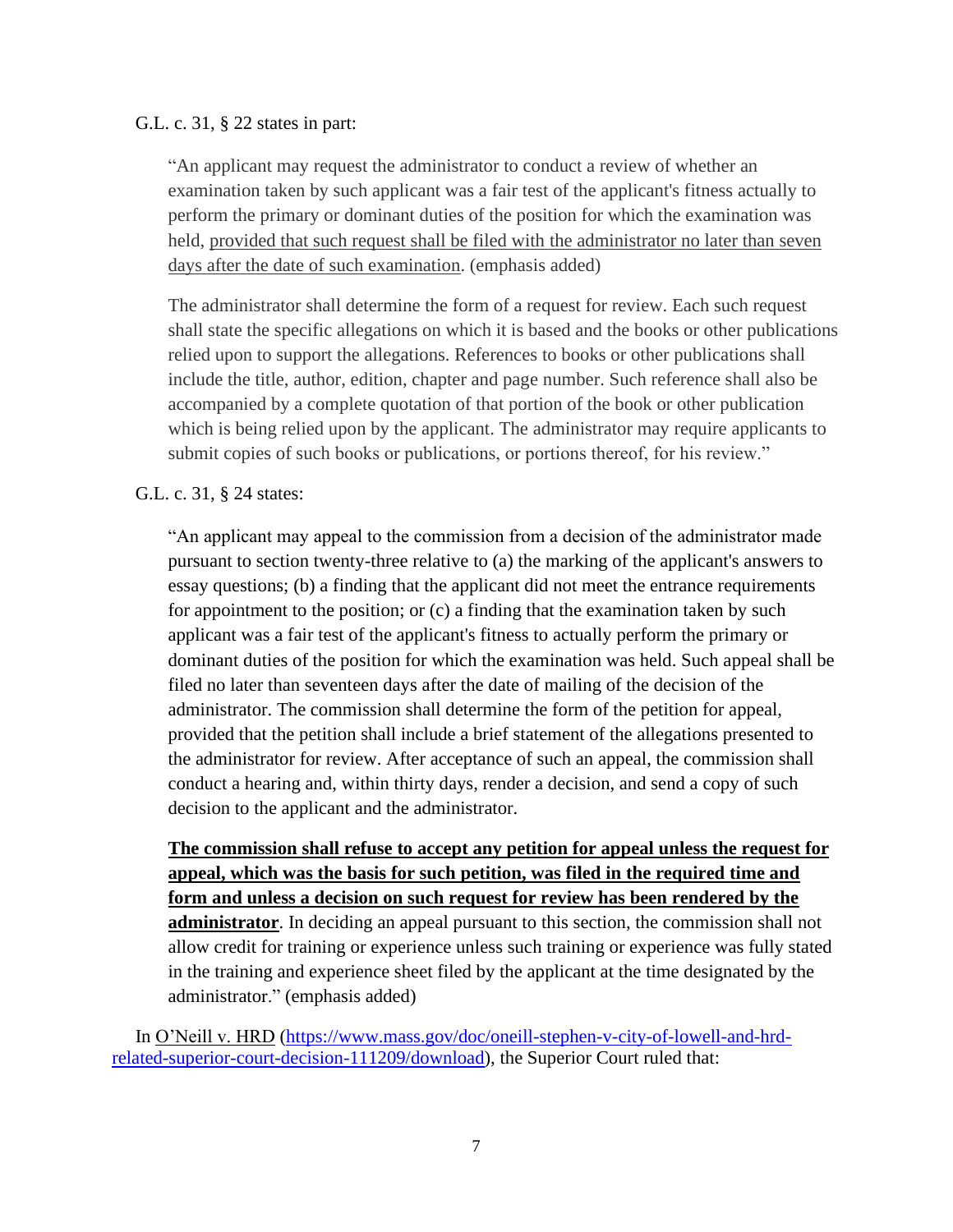"HRD initially denied O'Neill's fair test review request because he did not file it within seven days of the exam administration, as required by G. L. C. 31, § 22. This court does not agree that the seven day filing limit begins running from the date of the exam in the present situation, **because the applicant could not know the number of faulty questions until he receives his answer key**. In *that situation*, due process would seem to impose a discovery rule, in which the time limit begins at the time the applicant knew or should have known of the facts giving rise to his fair test challenge." (emphasis added)

### *Analysis*

 There is a threshold question regarding whether the Appellants (Mahan and Bagu) filed timely fair test appeals with HRD. G.L. c. 31, § 22 states that such appeals must be filed with HRD " … no later than seven days after the date of such examination." However, the Superior Court in O'Neill, based on the facts related to that appeal, applied a "discovery rule", and concluded that the timeline for filing the fair test appeal with HRD in that case could be as late as seven days after O'Neill received his examination score.

 In regard to timeliness, the undisputed facts regarding the instant appeals distinguish this matter from O'Neill. In O'Neill, the basis of his fair test appeal was the number of questions deemed faulty by HRD, something he could not have known until he received his score and was notified of the issue regarding faulty questions. That is not the case here. Each of the Appellants and Intervenors, based on their own verbal and written statements, had concluded, *at the time that they took the examination*, that some of the questions, to them, raised questions about the fairness of the test. Applying the same "discovery rule" relied on in O'Neill, there is no justification to deviate from the plain language of the statute, which requires applicants to file a fair test appeal within seven days of the date of the examination. It is undisputed that none of the Appellants or Intervenors filed an appeal with HRD within seven days of the date of the examination.

 That leads to the issue of whether the confusion regarding how the Appellants were notified of their right to appeal should effectively toll the statutory deadline for filing an appeal with HRD. In addition to proctors notifying applicants of their right to appeal at the outset of the examination, HRD's intent was to email a link to each applicant, allowing him/her to file an examination appeal online. By HRD's own admission, Mahan and some of the intervenors, apparently due to technical reasons, never received the email with the link. Had HRD not verbally instructed applicants of their right to appeal prior to beginning the examination, this technical glitch may have warranted tolling of the filing deadline.<sup>5</sup> While the failure to send all applicants the email to facilitate the online filing of an appeal would justify waiving the form in which such appeal must be filed (i.e. - a brief statement of the allegations regarding why the exam was not a fair test), it does not warrant waiving the time period in which such an appeal must be filed with HRD.

<sup>&</sup>lt;sup>5</sup> On a going forward basis, a far better practice would be to ensure that instructions regarding appeal rights are memorialized in writing, something the Commission will consider when determining whether statutory filing deadlines in this regard should be tolled.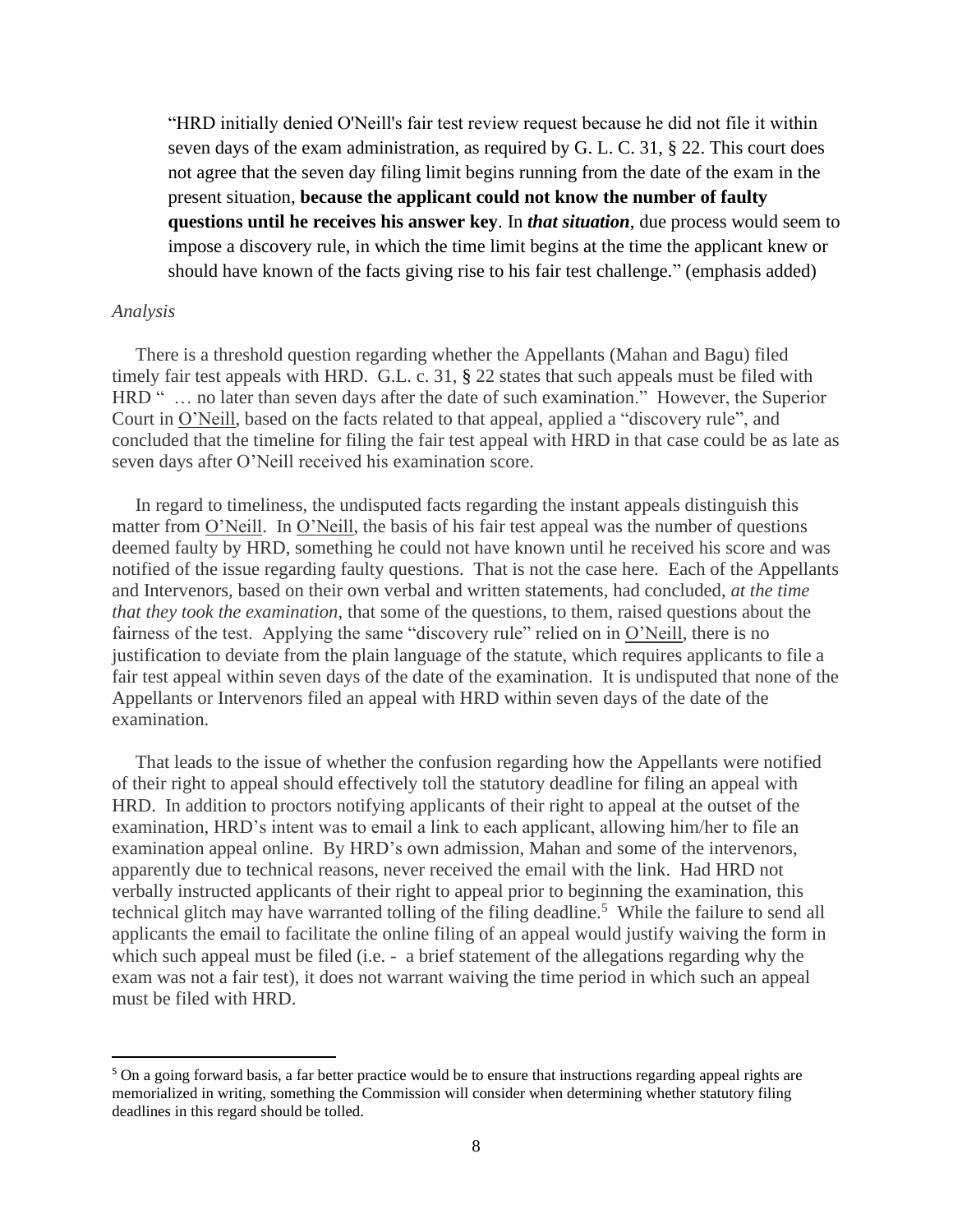Since none of the Appellants or Intervenors filed timely appeals with HRD, the Commission lacks jurisdiction to hear these appeals as, "The commission shall refuse to accept any petition for appeal unless the request for appeal, which was the basis for such petition, was filed *in the required time* and form and unless a decision on such request for review has been rendered by the administrator." Id. (emphasis added)

 While these appeals must be dismissed based on the Commission's lack of jurisdiction, that should not be the end of the story here. As referenced above, nine incumbent employees of the Massachusetts Parole Board have raised concerns about: a) the relevancy and accuracy of certain questions on these examinations; and b) the lack of unambiguous instructions regarding the proper manner to file an appeal with HRD. HRD should address both issues. There is something seriously wrong when more than half of the participants in this matter did not get notified via email of the option to file an appeal online. HRD should implement quality control measures to ensure that these email notifications have been sent to all applicants before and immediately after the examination.

 Further, HRD, in its continuing efforts to safeguard the integrity of the testing process, should take notice (and action) when this number of incumbent employees raise concerns about the fairness of the test, even if the appeals were not received in a timely manner. At a minimum, greater transparency around certain issues (i.e. – the pass / fail rate; the mean and median scores; how many fair test appeals were received and the disposition of each, etc.) would bolster confidence in the examination process. I encourage HRD to take these proactive measures.

### *Conclusion*

 As the Commission lacks jurisdiction to hear examination appeals that were not timely filed with HRD, these appeals are *dismissed*.

#### Civil Service Commission

*/s/ Christopher Bowman* Christopher C. Bowman Chair

By vote of the Civil Service Commission (Bowman, Chair; Camuso, Ittleman, Stein and Tivnan, Commissioners) on June 17, 2021.

Either party may file a motion for reconsideration within ten days of the receipt of this Commission order or decision. Under the pertinent provisions of the Code of Mass. Regulations, 801 CMR 1.01(7)(l), the motion must identify a clerical or mechanical error in this order or decision or a significant factor the Agency or the Presiding Officer may have overlooked in deciding the case. A motion for reconsideration does not toll the statutorily prescribed thirty-day time limit for seeking judicial review of this Commission order or decision.

Under the provisions of G.L c. 31, § 44, any party aggrieved by this Commission order or decision may initiate proceedings for judicial review under G.L. c. 30A, § 14 in the superior court within thirty (30) days after receipt of this order or decision. Commencement of such proceeding shall not, unless specifically ordered by the court, operate as a stay of this Commission order or decision. After initiating proceedings for judicial review in Superior Court,